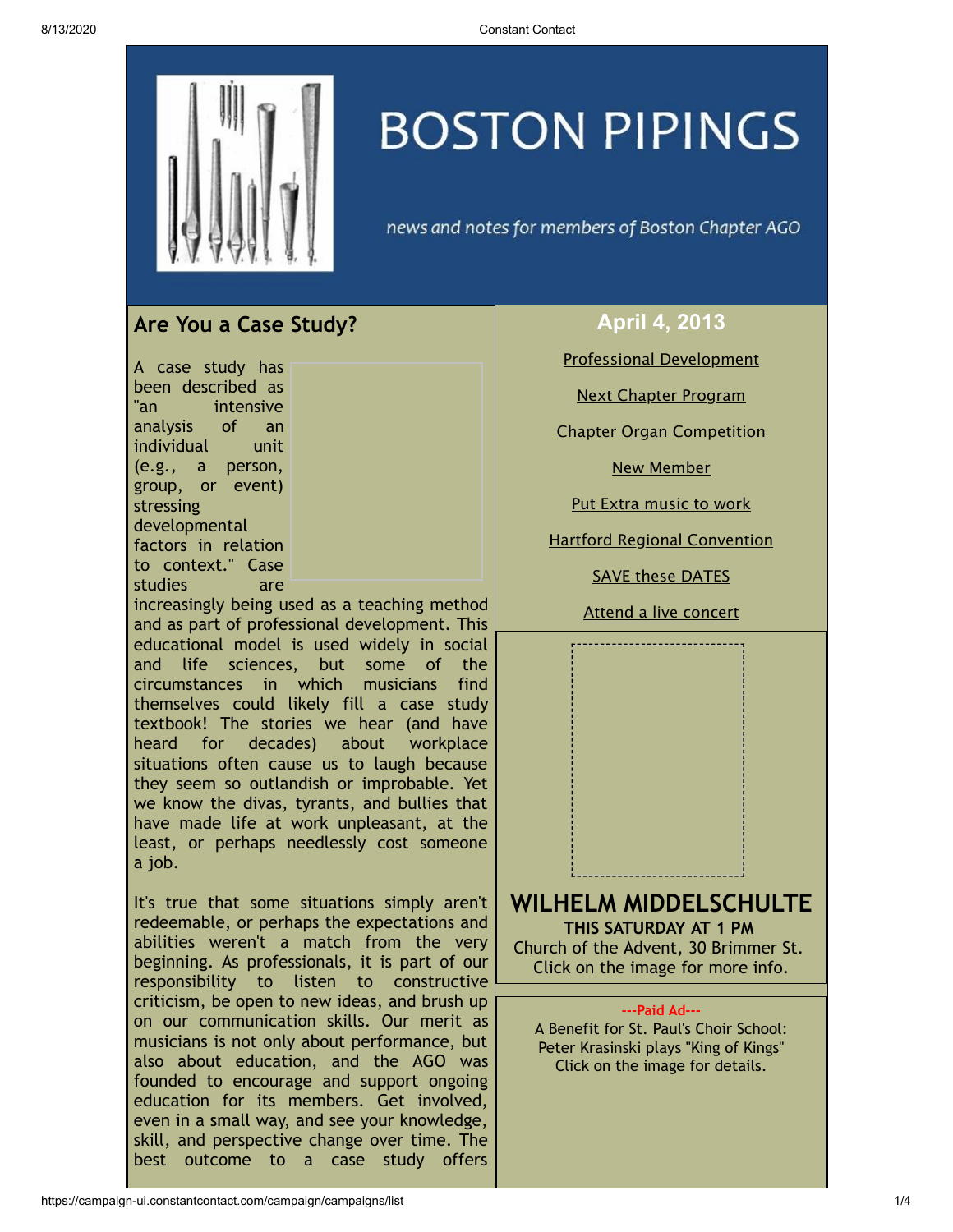participants fresh options and a positive outlook. Sometimes it's even known as being a "good example". That sounds better than being a "case study" any day.

--Charlene Higbe, Chair Professional Development Committee

## <span id="page-1-0"></span>**AGO/Quimby Regional Competitions for Young Organists**

Hello every one. The Boston Chapter's biennial competition for young organists was held this past Saturday at Old South Church, Copley Square. The competitors were Timothy Davis; Laura Gullett; Alexander Pattavina; and Jennifer McPherson. Thanks to them for an exciting afternoon of organ playing, and special thanks to Harry Huff and George Sargeant, the resident musicians at Old South, and the clergy and staff of Old South, who were very gracious hosts.

**Jennifer McPherson** took first place; congratulations! She played Messaien (Dieu parmi nous); Bonnal (La Vallée du Béhorléguy, Au Matin); Bach (Prelude & Fugue in E major, BWV 566); and a hymn (What wondrous love is this). Jennifer is a student of James David Christie and is the organ scholar at Holy Cross College in Worcester. Second place went to **Alexander Pattavina**, a student of Phillip Jones in Brockton and organ scholar at St. Paul's Choir School in Cambridge. This is Jennifer's second win; she took first place in 2011, also; Alex also competed in 2011 and took 3rd place then. Jennifer will represent the chapter at the regional competition later this spring in Hartford, Connecticut.



We are particularly grateful to the judges - Peter Krasinski; Diane Meredith Belcher; and Michelle Graveline - for taking the time to serve and for spending time with the competitors afterwards. The competition is part of the AGO/Quimby Regional Competitions for Young Organists, which are made possible by a generous grant from Michael Quimby, President, Quimby Pipe Organs, Inc.

David Baker Competition Coordinator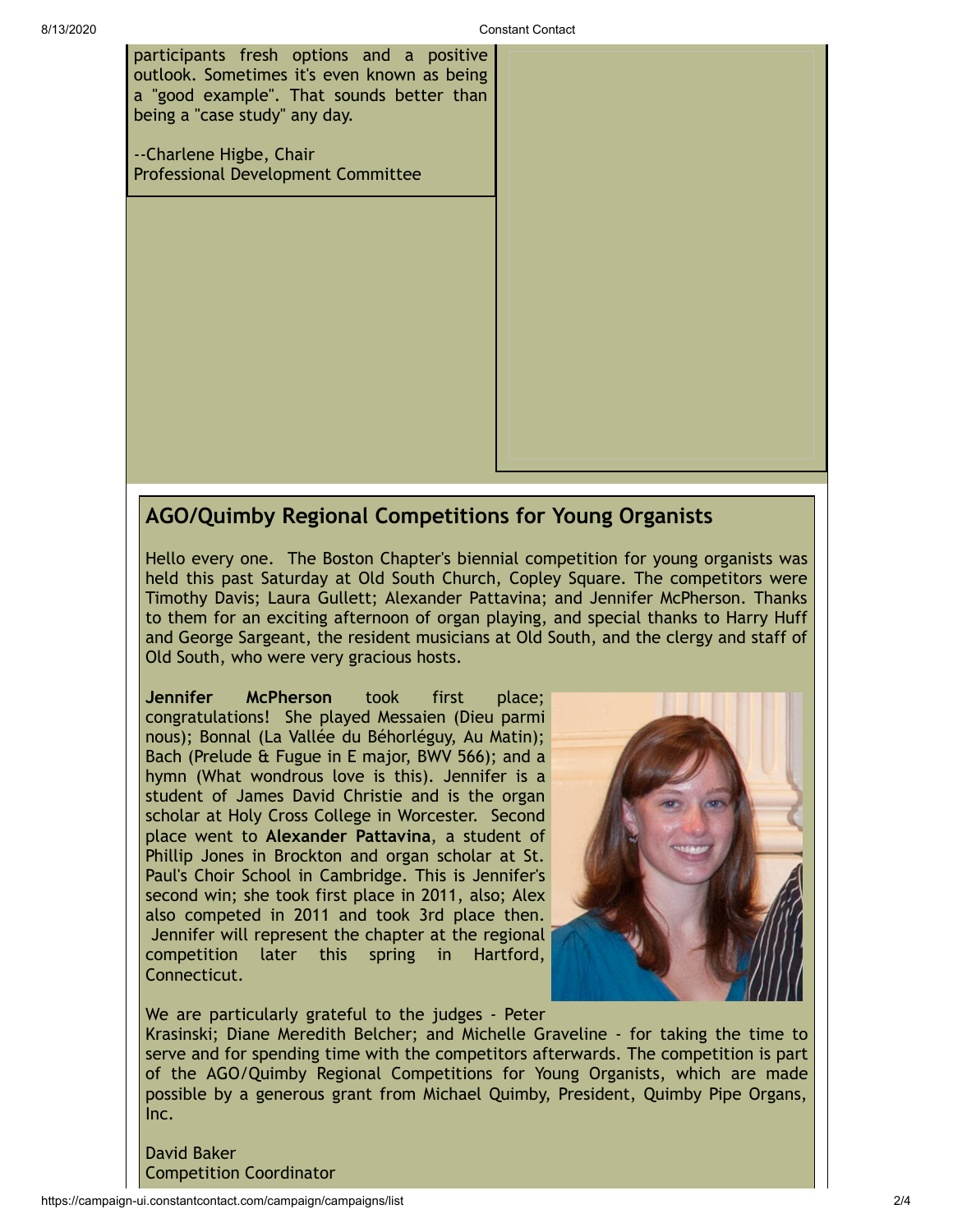<span id="page-2-0"></span>

|  |  |  | <b>WELCOME NEW MEMBER</b> |  |
|--|--|--|---------------------------|--|
|--|--|--|---------------------------|--|

**Jerome Fung** is currently completing a PhD in physics at Harvard University, where he studies the organ with Christian Lane. While growing up, Jerome did not have much exposure to organ music, but as a chorister at Harvard's Memorial Church was drawn to the organ by the playing of Ed Jones and Chris Lane. Jerome graduated from Swarthmore College with a BA in physics. When not in the lab or at the organ bench, Jerome also enjoys Scottish and English country dancing, as well as playing the piano for folk dancers. **He'll be performing as part of the Harvard Organ Society program at Memorial Church tonight (Tuesday) at 7:30pm.**

<span id="page-2-1"></span>**Recently we invited Boston members to help our a church with extra choral music. Perhaps you have extra time now to consider donating:** Boston based soprano Emily Hindrichs, reports that her home town recently took a pretty serious hit from a massive tornado. "It took out many homes and businesses, including my home church, Westminster Presbyterian. Their music library was destroyed. If you have any extra copies of choral music and are willing to donate them, check this [spreadsheet](https://docs.google.com/spreadsheet/ccc?key=0AtIcaSIBlMR1dE85N3JjNngwa01xQnUtRzc0ak1HT3c#gid=0), and contact [Emily](mailto:emily.hindrichs@gmail.com) with your donations, and she'll coordinate the details of a shipment. Donations will be accepted on a rolling basis through the summertime. **WPC is a 15-20 strong mixed choir of enthusiastic volunteers and university students. They love Tudor anthems, Moses Hogan spirituals, and most everything between.**

<span id="page-2-2"></span>**Region 1 & 2 Regional Convention is in [Hartford](http://hartfordago2013.org/) June 30-July 3. Registration is [here.](http://www.regonline.com/Register/Checkin.aspx?EventID=1107693) Other regional convention details are [here.](http://www.agohq.org/organize/regconven.html)**

#### <span id="page-2-3"></span>**Save the Date:**

April 20 9:30 am - 2 pm **In Search of Searles**, Methuen Memorial Music Hall, Methuen MA Click **[here](http://mmmh.org/web_documents/in_search_of_searles.pdf)** for more information.